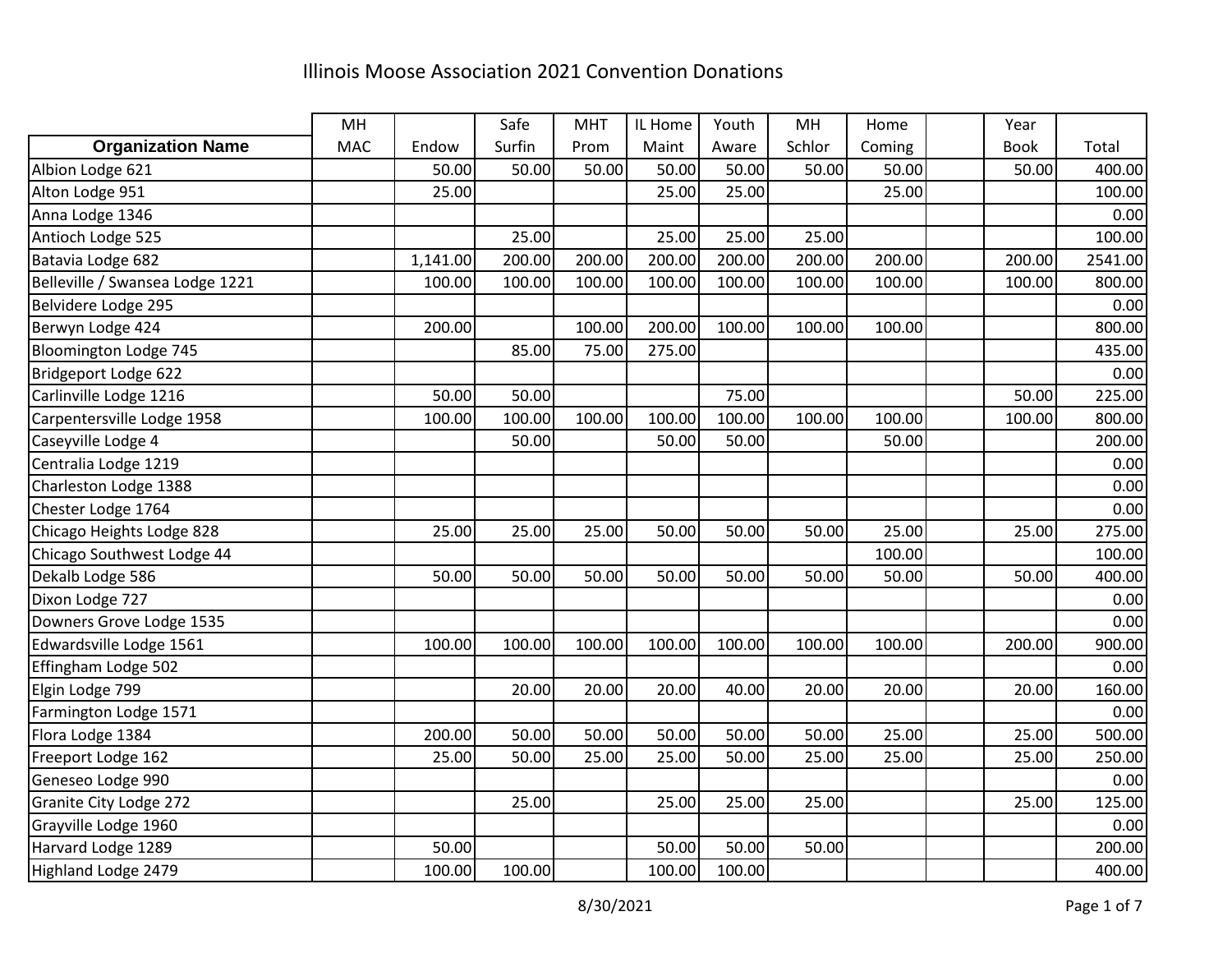|                          | MH         |        | Safe   | <b>MHT</b> | IL Home | Youth  | MH     | Home   | Year        |         |
|--------------------------|------------|--------|--------|------------|---------|--------|--------|--------|-------------|---------|
| <b>Organization Name</b> | <b>MAC</b> | Endow  | Surfin | Prom       | Maint   | Aware  | Schlor | Coming | <b>Book</b> | Total   |
| Highland Park Lodge 446  |            | 100.00 | 80.00  | 80.00      | 100.00  | 80.00  | 80.00  | 80.00  |             | 600.00  |
| Hillsboro Lodge 1377     |            |        |        |            |         |        |        |        |             | 0.00    |
| Jerseyville 2717         |            |        |        |            |         |        |        |        |             |         |
| Joliet Lodge 300         |            | 25.00  | 25.00  | 25.00      | 25.00   | 25.00  | 25.00  | 25.00  | 25.00       | 200.00  |
| Kankakee Lodge 802       |            |        |        |            |         |        |        |        |             | 0.00    |
| Ladd Lodge 1528          |            |        |        |            |         |        |        |        |             | 0.00    |
| Lawrenceville Lodge 779  |            |        | 50.00  | 50.00      | 50.00   | 50.00  | 50.00  | 50.00  | 50.00       | 350.00  |
| Litchfield Lodge 1634    | 100.00     | 100.00 | 100.00 |            |         | 100.00 |        | 100.00 |             | 500.00  |
| Lockport Lodge 1557      |            |        | 25.00  | 25.00      |         |        |        | 25.00  | 25.00       | 100.00  |
| Lombard Lodge 2350       |            | 25.00  | 25.00  | 25.00      | 25.00   | 25.00  | 25.00  | 25.00  | 25.00       | 200.00  |
| Mascoutah Lodge 815      |            |        | 25.00  |            | 25.00   | 25.00  | 25.00  |        |             | 100.00  |
| Mattoon Lodge 803        |            | 50.00  |        |            |         |        | 50.00  |        |             | 100.00  |
| McHenry Lodge 691        |            | 25.00  | 25.00  | 25.00      | 25.00   | 25.00  | 25.00  | 25.00  | 25.00       | 200.00  |
| Mendota Lodge 714        |            |        |        |            |         |        |        |        |             | 0.00    |
| Mooseheart Lodge 2655    |            | 500.00 | 100.00 | 100.00     | 500.00  | 100.00 |        | 100.00 | 100.00      | 1500.00 |
| Morris Lodge 967         |            |        |        |            |         |        |        |        |             | 0.00    |
| Morton Grove Lodge 376   |            | 50.00  | 50.00  | 50.00      | 50.00   | 50.00  | 50.00  | 50.00  | 50.00       | 400.00  |
| Mount Morris Lodge 1551  |            |        |        |            |         |        |        |        |             | 0.00    |
| Murphysboro Lodge 1591   |            |        |        |            |         |        |        |        |             | 0.00    |
| Nashville Lodge 2560     |            |        |        |            |         |        |        |        |             | 0.00    |
| O'Fallon Lodge 2608      |            |        | 50.00  | 50.00      | 50.00   | 50.00  | 50.00  | 50.00  | 50.00       | 350.00  |
| Ottawa Lodge 960         |            | 25.00  | 50.00  | 25.00      | 25.00   | 25.00  | 25.00  | 25.00  | 25.00       | 225.00  |
| Pana Lodge 1015          |            | 25.00  | 50.00  | 25.00      | 100.00  | 50.00  | 100.00 | 25.00  | 25.00       | 400.00  |
| Pekin Lodge 916          |            |        |        | 50.00      | 100.00  |        | 50.00  | 50.00  |             | 250.00  |
| Pinckneyville Lodge 930  |            | 200.00 | 100.00 |            | 200.00  |        |        |        |             | 500.00  |
| Pittsfield Lodge 420     |            |        |        |            |         |        |        |        |             | 0.00    |
| Plainfield Lodge 2491    | 25.00      | 25.00  | 25.00  | 25.00      | 50.00   | 25.00  | 25.00  | 25.00  | 25.00       | 250.00  |
| Princeton Lodge 1339     |            |        | 50.00  |            | 25.00   | 50.00  | 25.00  | 25.00  | 25.00       | 200.00  |
| Prospect Lodge 660       |            |        |        |            |         |        |        |        |             | 0.00    |
| River Park Lodge 2578    | 1,600.00   | 100.00 | 50.00  | 50.00      | 100.00  | 100.00 | 100.00 | 100.00 |             | 2200.00 |
| Rochelle Lodge 903       | 100.00     |        |        |            | 107.00  |        |        |        |             | 207.00  |
| Rock Island Lodge 190    |            | 25.00  | 25.00  | 25.00      | 25.00   | 25.00  | 25.00  | 25.00  | 25.00       | 200.00  |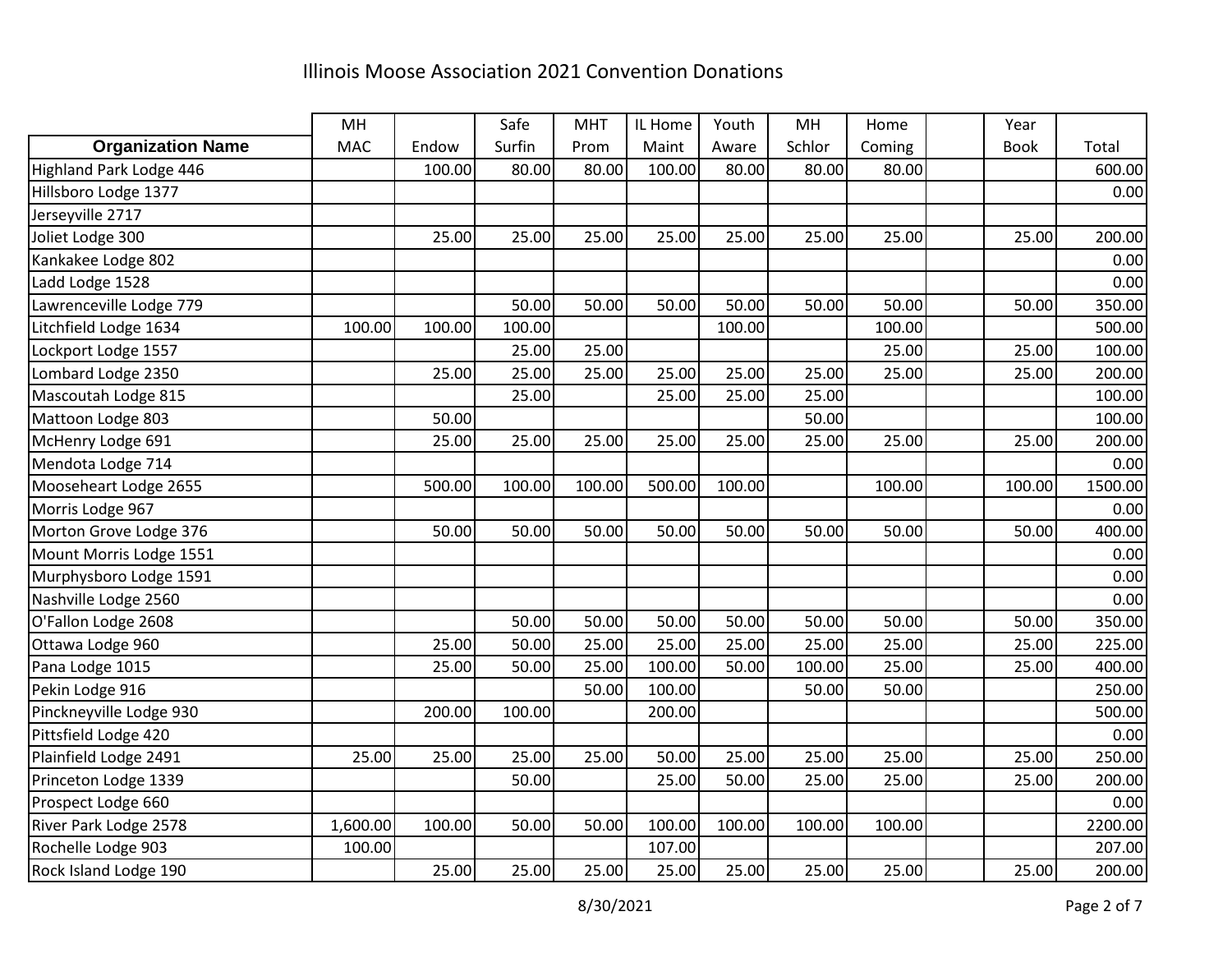|                                | MH         |        | Safe   | <b>MHT</b> | IL Home | Youth  | MH     | Home   | Year        |        |
|--------------------------------|------------|--------|--------|------------|---------|--------|--------|--------|-------------|--------|
| <b>Organization Name</b>       | <b>MAC</b> | Endow  | Surfin | Prom       | Maint   | Aware  | Schlor | Coming | <b>Book</b> | Total  |
| Rushville Lodge 506            |            |        |        |            |         |        |        |        |             | 0.00   |
| Sandwich Lodge 1016            |            |        |        |            | 500.00  |        |        |        |             | 500.00 |
| Savanna Lodge 1095             |            |        |        |            |         |        |        |        |             | 0.00   |
| Shelbyville Lodge 1294         |            | 50.00  | 50.00  | 50.00      | 50.00   | 50.00  | 50.00  | 50.00  | 50.00       | 400.00 |
| St Charles Lodge 1368          |            |        | 50.00  |            | 100.00  | 50.00  |        | 100.00 | 100.00      | 400.00 |
| Sterling Lodge 726             |            |        | 50.00  | 50.00      | 50.00   | 50.00  | 50.00  | 50.00  |             | 300.00 |
| Streator Lodge 372             |            |        |        |            |         |        |        |        |             | 0.00   |
| Sycamore Lodge 1506            |            | 25.00  | 25.00  | 25.00      | 25.00   | 25.00  | 25.00  | 25.00  | 25.00       | 200.00 |
| Taylorville Lodge 1516         |            |        |        |            |         |        |        |        |             | 0.00   |
| Tuscola Lodge 729              | 300.00     | 100.00 | 100.00 |            |         |        |        |        |             | 500.00 |
| Vandalia Lodge 1447            |            |        |        |            |         |        |        |        |             | 0.00   |
| Wauconda Lodge 1969            |            | 100.00 |        | 100.00     | 100.00  | 100.00 | 100.00 |        |             | 500.00 |
| West Frankfort Lodge 795       |            |        |        |            |         |        |        |        |             | 0.00   |
| Wilmington Lodge 241           |            |        |        |            |         |        |        |        |             | 0.00   |
| Wood River Lodge 1349          | 25.00      | 25.00  | 25.00  |            |         | 25.00  |        |        |             | 100.00 |
| Woodstock Lodge 1329           |            |        |        |            |         |        |        |        |             | 0.00   |
| Yorkville Lodge 2371           |            | 50.00  | 50.00  |            | 50.00   | 50.00  | 50.00  |        |             | 250.00 |
| Zion-Benton Lodge 667          |            | 50.00  | 25.00  | 25.00      | 25.00   | 25.00  | 25.00  | 25.00  | 25.00       | 225.00 |
| Albion Chapter 1530            |            |        |        |            |         |        |        |        |             | 0.00   |
| Alton Chapter 1131             |            | 25.00  | 25.00  | 25.00      |         |        | 25.00  |        |             | 100.00 |
| Anna Chapter 1181              |            |        |        |            | 10.00   |        |        | 10.00  | 10.00       | 30.00  |
| Antioch Chapter 725            |            |        |        |            | 50.00   |        | 50.00  |        |             | 100.00 |
| Aurora Chapter 83              |            |        |        |            |         |        |        |        |             | 0.00   |
| Batavia Chapter 722            |            |        |        |            |         |        |        |        |             | 0.00   |
| Belleville Chapter 53          |            |        |        |            |         |        |        |        |             | 0.00   |
| Belvidere Chapter 1052         |            |        |        |            |         |        |        |        |             | 0.00   |
| Berwyn Chapter 325             |            |        |        |            | 25.00   |        |        |        |             | 25.00  |
| <b>Bloomington Chapter 173</b> |            | 50.00  | 50.00  | 50.00      | 50.00   | 50.00  | 50.00  | 50.00  | 50.00       | 400.00 |
| Bridgeport Chapter 234         |            |        |        |            |         |        |        |        |             | 0.00   |
| Carlinville Chapter 1259       |            |        |        |            |         |        | 25.00  |        |             | 25.00  |
| Carpentersville Chapter 883    |            |        | 25.00  | 25.00      |         |        |        | 25.00  |             | 75.00  |
| Centralia Chapter 223          |            |        | 25.00  |            | 25.00   |        |        |        |             | 50.00  |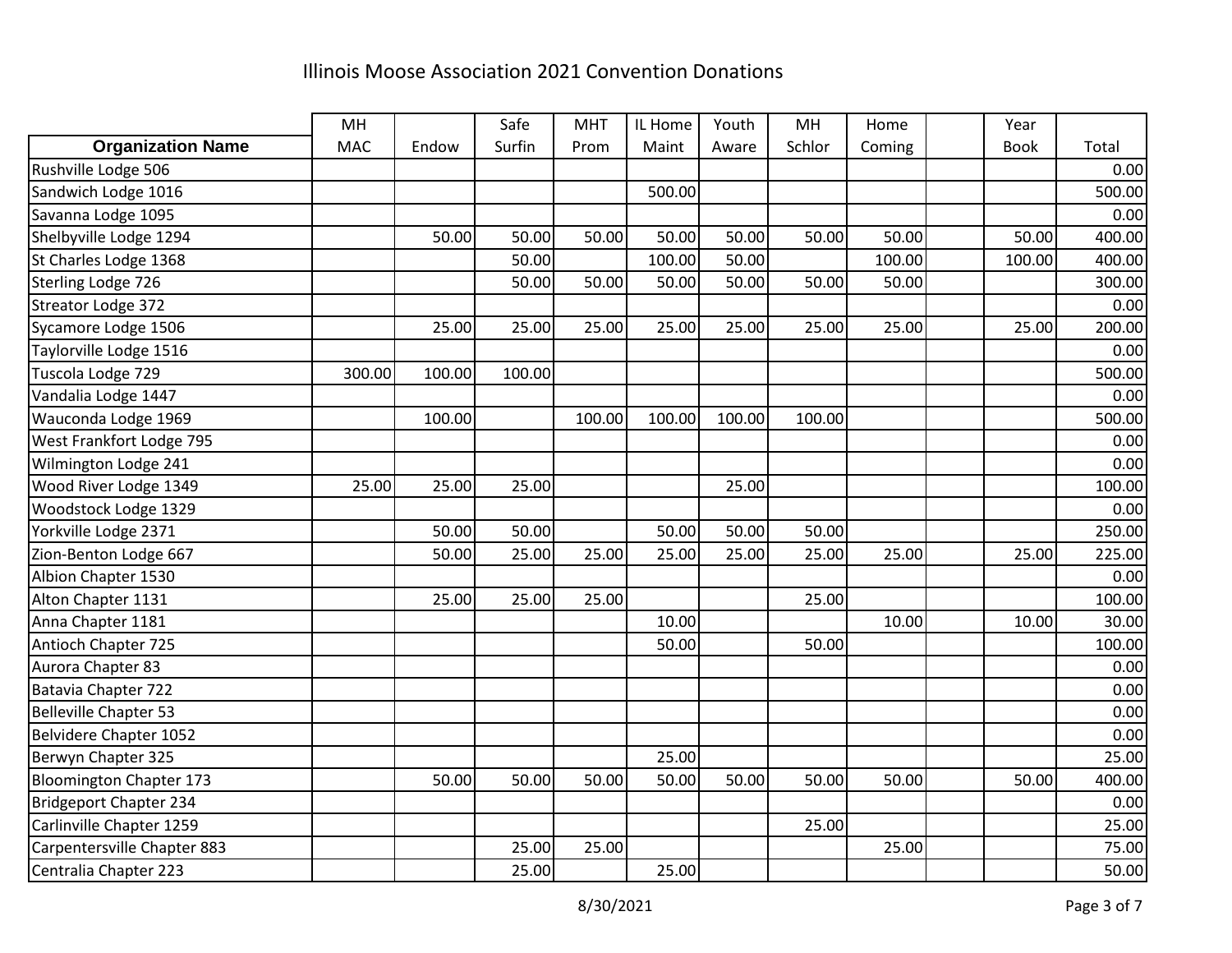|                                 | MH         |       | Safe   | <b>MHT</b> | IL Home | Youth | MH     | Home   | Year        |        |
|---------------------------------|------------|-------|--------|------------|---------|-------|--------|--------|-------------|--------|
| <b>Organization Name</b>        | <b>MAC</b> | Endow | Surfin | Prom       | Maint   | Aware | Schlor | Coming | <b>Book</b> | Total  |
| Charleston Chapter 1175         |            |       |        |            | 30.00   |       |        |        |             | 30.00  |
| Chester Chapter 2096            |            |       |        | 25.00      |         | 25.00 | 25.00  |        |             | 75.00  |
| Chicago Heights Chapter 675     |            |       |        |            |         |       |        |        |             | 0.00   |
| Decatur Chapter 36              |            |       |        |            | 50.00   |       | 50.00  |        |             | 100.00 |
| Dixon Chapter 832               |            |       |        |            |         |       |        |        |             | 0.00   |
| Downers Grove Chapter 973       |            |       |        |            | 25.00   |       |        |        |             | 25.00  |
| <b>Edwardsville Chapter 82</b>  |            |       | 30.00  |            |         | 30.00 | 40.00  |        |             | 100.00 |
| Elgin Chapter 610               |            |       |        |            |         |       |        |        |             | 0.00   |
| Farmington Chapter 470          |            |       |        |            |         |       | 200.00 |        |             | 200.00 |
| Flora Chapter 1937              |            |       |        |            |         |       |        |        |             | 0.00   |
| Freeport Chapter 548            |            | 25.00 | 25.00  | 25.00      | 25.00   | 25.00 |        | 25.00  | 50.00       | 200.00 |
| Geneseo Chapter 577             |            |       |        |            |         |       |        |        |             | 0.00   |
| <b>Granite City Chapter 247</b> |            | 25.00 |        |            |         | 25.00 | 25.00  |        |             | 75.00  |
| Grayville Chapter 2255          |            | 40.00 | 40.00  | 40.00      | 40.00   | 40.00 | 40.00  | 40.00  | 40.00       | 320.00 |
| Harvard Chapter 500             |            |       |        |            |         |       |        |        |             | 0.00   |
| Joliet Chapter 84               |            |       |        |            | 35.00   |       |        |        |             | 35.00  |
| Kankakee Chapter 143            |            |       |        |            |         |       |        |        |             | 0.00   |
| Lawrenceville Chapter 162       |            |       |        |            |         |       |        |        |             | 0.00   |
| Litchfield Chapter 581          |            |       |        | 50.00      |         |       |        | 50.00  | 50.00       | 150.00 |
| Lockport Chapter 575            |            |       |        | 100.00     | 100.00  |       |        | 100.00 |             | 300.00 |
| Lombard Chapter 1967            |            |       |        |            |         |       |        |        |             | 0.00   |
| <b>Mascoutah Chapter 392</b>    |            | 25.00 |        |            | 25.00   | 25.00 |        |        | 25.00       | 100.00 |
| Mattoon Chapter 312             |            |       |        |            | 25.00   |       |        |        |             | 25.00  |
| McHenry Chapter 1348            |            |       | 25.00  | 25.00      | 25.00   | 25.00 |        | 25.00  |             | 125.00 |
| Mendota Chapter 1567            |            |       |        |            |         |       |        |        |             | 0.00   |
| Mooseheart Chapter 3001         |            |       |        |            |         |       |        |        |             | 0.00   |
| Morton Grove Chapter 1329       |            |       | 25.00  |            | 50.00   |       |        |        |             | 75.00  |
| Mount Morris Chapter 485        |            |       |        |            |         |       |        |        |             | 0.00   |
| Murphysboro Chapter 1024        |            |       |        |            |         |       |        |        |             | 0.00   |
| O'Fallon Chapter 2281           |            |       |        |            |         |       |        |        |             | 0.00   |
| Ottawa Chapter 522              |            |       |        |            |         |       |        |        |             | 0.00   |
| Pana Chapter 2112               |            |       |        |            |         |       |        |        |             | 0.00   |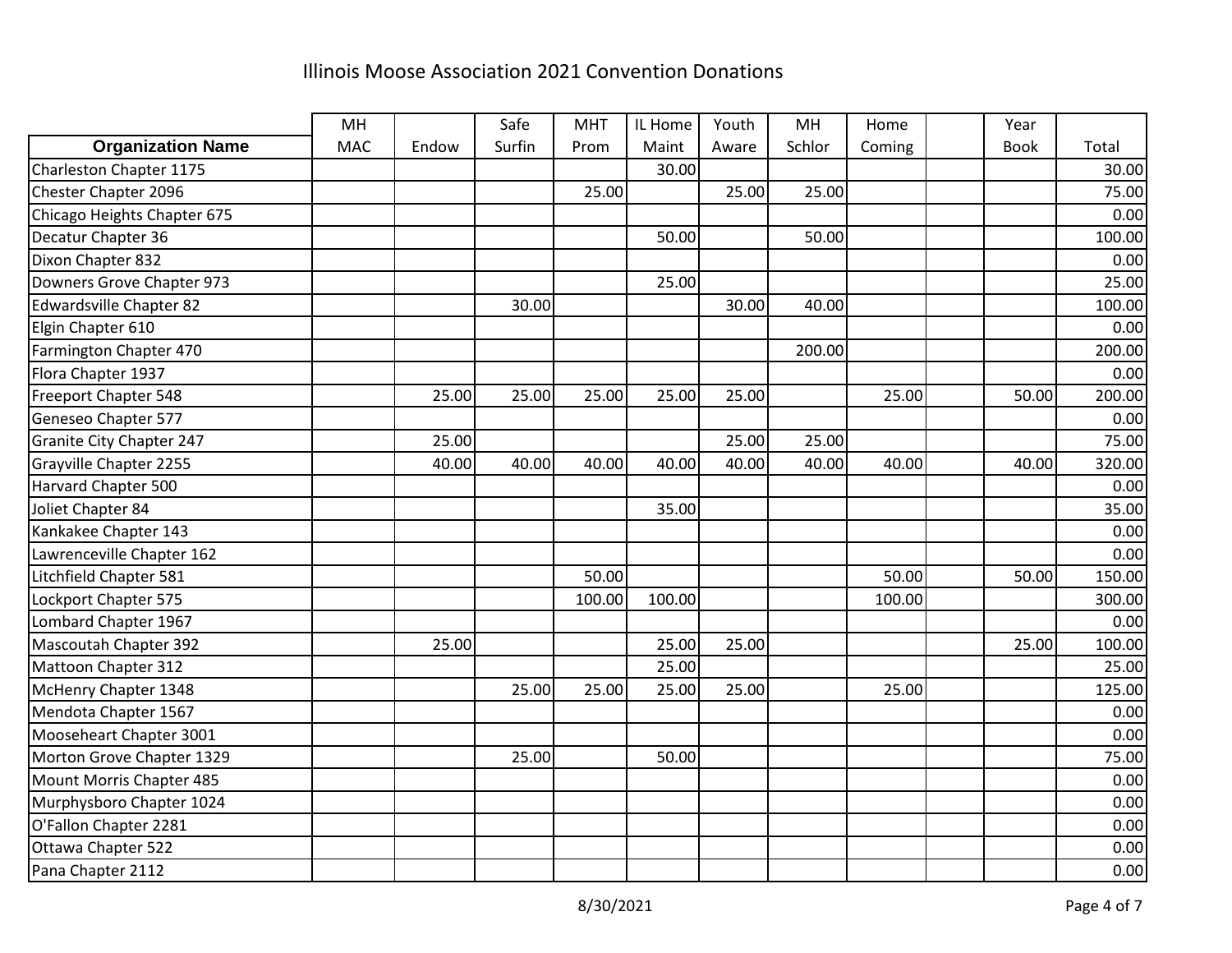|                               | MH         |        | Safe   | <b>MHT</b> | IL Home | Youth  | MH     | Home   | Year        |         |
|-------------------------------|------------|--------|--------|------------|---------|--------|--------|--------|-------------|---------|
| <b>Organization Name</b>      | <b>MAC</b> | Endow  | Surfin | Prom       | Maint   | Aware  | Schlor | Coming | <b>Book</b> | Total   |
| Pekin Chapter 673             |            |        |        | 50.00      | 50.00   |        |        |        |             | 100.00  |
| Plainfield Chapter 2197       |            |        |        |            |         |        |        |        |             | 0.00    |
| Princeton Chapter 1973        |            |        |        | 20.00      | 40.00   | 40.00  | 40.00  | 20.00  | 40.00       | 200.00  |
| Prospect Chapter 1481         |            |        |        |            | 25.00   |        |        |        |             | 25.00   |
| <b>River Park Chapter 780</b> |            |        | 50.00  |            | 100.00  | 50.00  |        |        |             | 200.00  |
| Rochelle Chapter 438          |            | 20.00  |        |            |         |        | 30.00  |        |             | 50.00   |
| Rock Island Chapter 168       |            |        |        |            |         |        |        |        |             | 0.00    |
| Sandwich Chapter 1059         |            |        |        |            | 150.00  |        |        |        |             | 150.00  |
| Savanna Chapter 718           |            |        |        |            |         |        |        |        |             | 0.00    |
| Shelbyville Chapter 1325      |            |        |        |            |         |        |        |        |             | 0.00    |
| St Charles Chapter 512        |            | 50.00  |        |            |         | 50.00  |        |        |             | 100.00  |
| <b>Sterling Chapter 267</b>   |            | 200.00 | 200.00 | 200.00     | 200.00  | 100.00 | 200.00 | 100.00 | 200.00      | 1400.00 |
| Sycamore Chapter 745          |            |        |        |            |         |        |        |        |             | 0.00    |
| Taylorville Chapter 1263      |            |        |        |            |         |        |        |        |             | 0.00    |
| Tuscola Chapter 1011          |            |        | 50.00  | 50.00      | 100.00  | 50.00  |        | 50.00  |             | 300.00  |
| Vandalia Chapter 1935         |            |        |        |            |         |        |        |        |             | 0.00    |
| Wauconda Chapter 1520         |            |        |        |            |         |        |        |        |             | 0.00    |
| West Frankfort Chapter 893    |            |        |        |            |         |        |        |        |             | 0.00    |
| Wilmington Chapter 781        |            |        |        |            |         |        |        |        |             | 0.00    |
| Wood River Chapter 263        |            |        |        |            |         |        |        |        |             | 0.00    |
| Woodstock Chapter 364         |            |        |        |            |         |        |        |        |             | 0.00    |
| Yorkville Chapter 2017        |            |        |        |            |         |        |        |        |             | 0.00    |
| Zion-Benton Chapter 859       |            |        |        |            |         |        |        |        |             | 0.00    |
| District 1                    |            |        |        |            |         |        |        |        |             | 0.00    |
| District 2                    | 547.00     | 484.00 | 100.00 | 100.00     | 100.00  | 100.00 | 100.00 | 100.00 | 100.00      | 1731.00 |
| District 3                    | 150.00     | 500.00 |        | 50.00      | 150.00  | 50.00  | 50.00  | 50.00  |             | 1000.00 |
| District 4                    |            | 700.00 | 200.00 | 200.00     | 500.00  | 200.00 | 200.00 | 200.00 | 200.00      | 2400.00 |
| District 5                    |            |        |        |            |         |        |        |        |             | 0.00    |
| District 6                    | 50.00      | 19.00  | 50.00  | 50.00      | 50.00   | 50.00  |        | 50.00  | 50.00       | 369.00  |
| District 7                    |            |        |        |            |         |        |        |        |             | 0.00    |
| District 8                    |            |        |        |            |         |        |        |        |             | 0.00    |
| District 9                    | 250.00     | 450.00 | 250.00 | 250.00     | 250.00  | 250.00 |        | 250.00 | 250.00      | 2200.00 |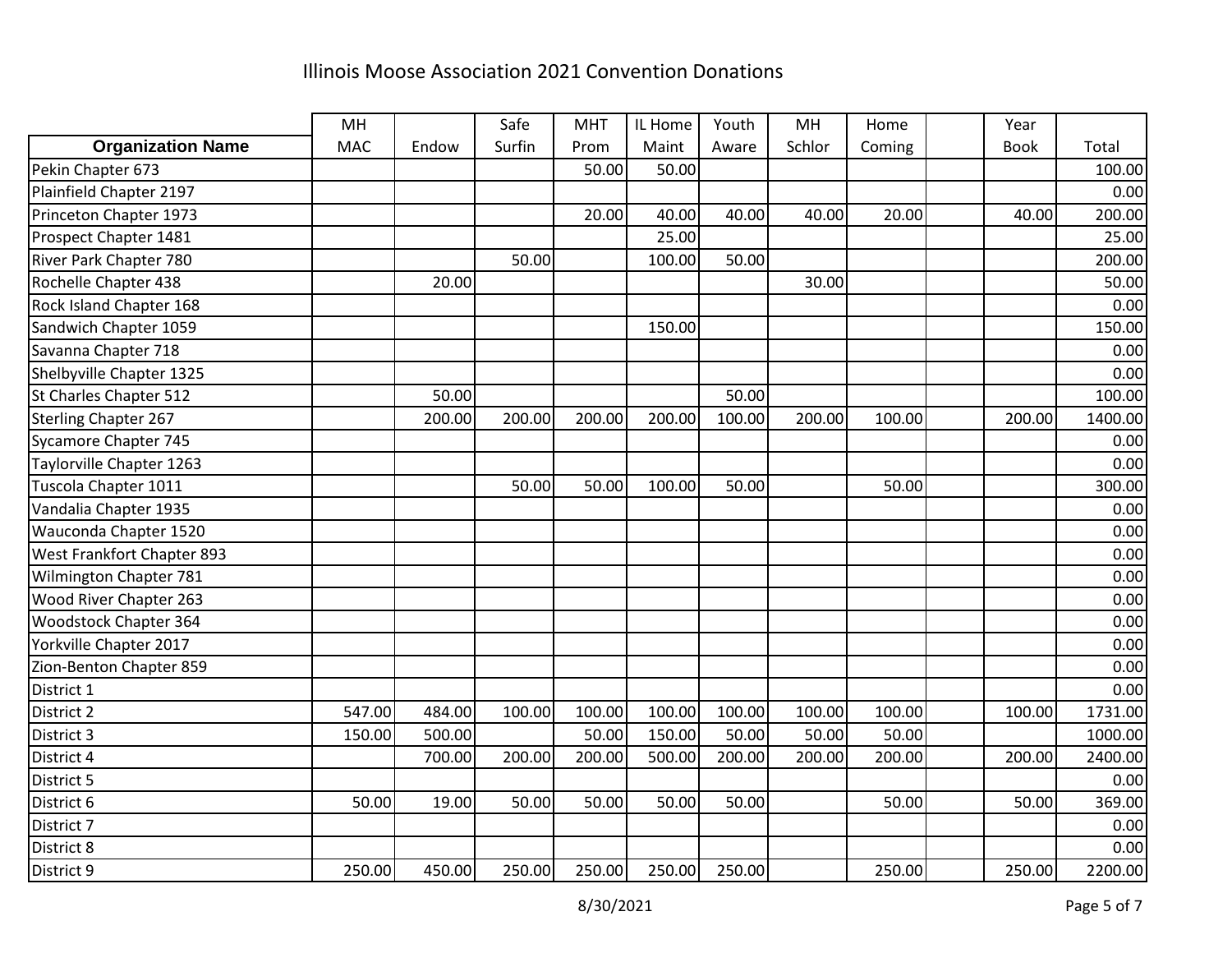|                                     | MH         |          | Safe   | <b>MHT</b> | IL Home | Youth  | MH     | Home   | Year        |         |
|-------------------------------------|------------|----------|--------|------------|---------|--------|--------|--------|-------------|---------|
| <b>Organization Name</b>            | <b>MAC</b> | Endow    | Surfin | Prom       | Maint   | Aware  | Schlor | Coming | <b>Book</b> | Total   |
| District 10                         |            | 25.00    | 25.00  | 25.00      | 25.00   | 25.00  | 25.00  | 25.00  | 25.00       | 200.00  |
| NE Council of HD                    |            |          |        |            |         |        |        |        |             | 0.00    |
| <b>NW Council of HD</b>             |            |          |        |            |         |        |        |        |             | 0.00    |
| Central Council of HD               |            | 25.00    | 25.00  | 25.00      | 25.00   | 25.00  | 25.00  | 25.00  | 25.00       | 200.00  |
| Southern Council of HD              |            |          |        |            |         |        |        |        |             | 0.00    |
| Moose Legion Meca 9                 |            |          |        |            | 225.00  |        |        |        |             | 225.00  |
| Moose Legion Tri State 50           |            |          |        |            |         |        |        |        |             | 0.00    |
| Moose Legion NW 57                  |            | 375.00   | 50.00  |            | 25.00   |        | 25.00  | 25.00  |             | 500.00  |
| Moose Legion IL Valley 100          |            |          | 50.00  | 50.00      | 50.00   |        |        |        |             | 150.00  |
| Moose Legion Southern IL 101        |            |          |        |            |         |        |        |        |             | 0.00    |
| Moose Legion NE 169                 | 150.00     | 479.29   |        | 50.00      | 150.00  | 50.00  | 50.00  | 50.00  |             | 979.29  |
| Moose Legion Western IL 112         |            |          |        |            |         |        |        |        |             | 0.00    |
| Moose Legion Fort Dearborn 33       |            |          |        |            |         |        |        |        |             | 0.00    |
| St. Charles 1368 Moose Legion Com.  |            | 50.00    | 50.00  | 50.00      | 100.00  | 50.00  | 50.00  | 50.00  | 300.00      | 700.00  |
| Patricia & Henry Pawlus             |            | 200.00   | 100.00 | 100.00     | 100.00  | 100.00 | 100.00 | 100.00 | 200.00      | 1000.00 |
| Convention Cash Donations           | 535.00     | 3,078.00 |        |            | 100.00  |        |        |        |             | 3713.00 |
| <b>Hospitality Room Game</b>        |            |          |        |            |         |        |        |        | 477.00      | 477.00  |
| Past State Presidents Raffle        | 570.00     |          |        |            |         |        |        |        |             | 570.00  |
| <b>GET THE SECRETARY IN A DRESS</b> | 5,095.00   |          |        |            |         |        |        |        |             | 5095.00 |
|                                     |            |          |        |            |         |        |        |        |             |         |

Totals 9,497.00 10,736.29 3,830.00 3,410.00 7,082.00 3,855.00 3,400.00 3,445.00 0.00 3,637.00 \$48,892.29

| Donations from Lodges               | 22,168.00 | <b>NJROTC</b>                         |       |         |
|-------------------------------------|-----------|---------------------------------------|-------|---------|
| Donations from Chapters             | 5265.00   | O'Fallon Lodge 2608                   | 50.00 |         |
| <b>Donations from Districts</b>     | 7900.00   |                                       |       |         |
| Donations from COHD                 | 200.00    | <b>Total</b>                          | 50.00 |         |
| Donations from Moose Legions        | 2554.29   |                                       |       |         |
| Other                               | 1000.00   | <b>HOC Project</b>                    |       |         |
| <b>Past State Presidents</b>        | 570.00    | <b>School Supplies for Mooseheart</b> |       | 2430.00 |
| <b>Cash Donations at Convention</b> | 9285.00   |                                       |       |         |

| <b>NJROTC</b>       |       |
|---------------------|-------|
| O'Fallon Lodge 2608 | 50.00 |
|                     |       |
| <b>ITotal</b>       | 50.00 |

### **HOC Project**